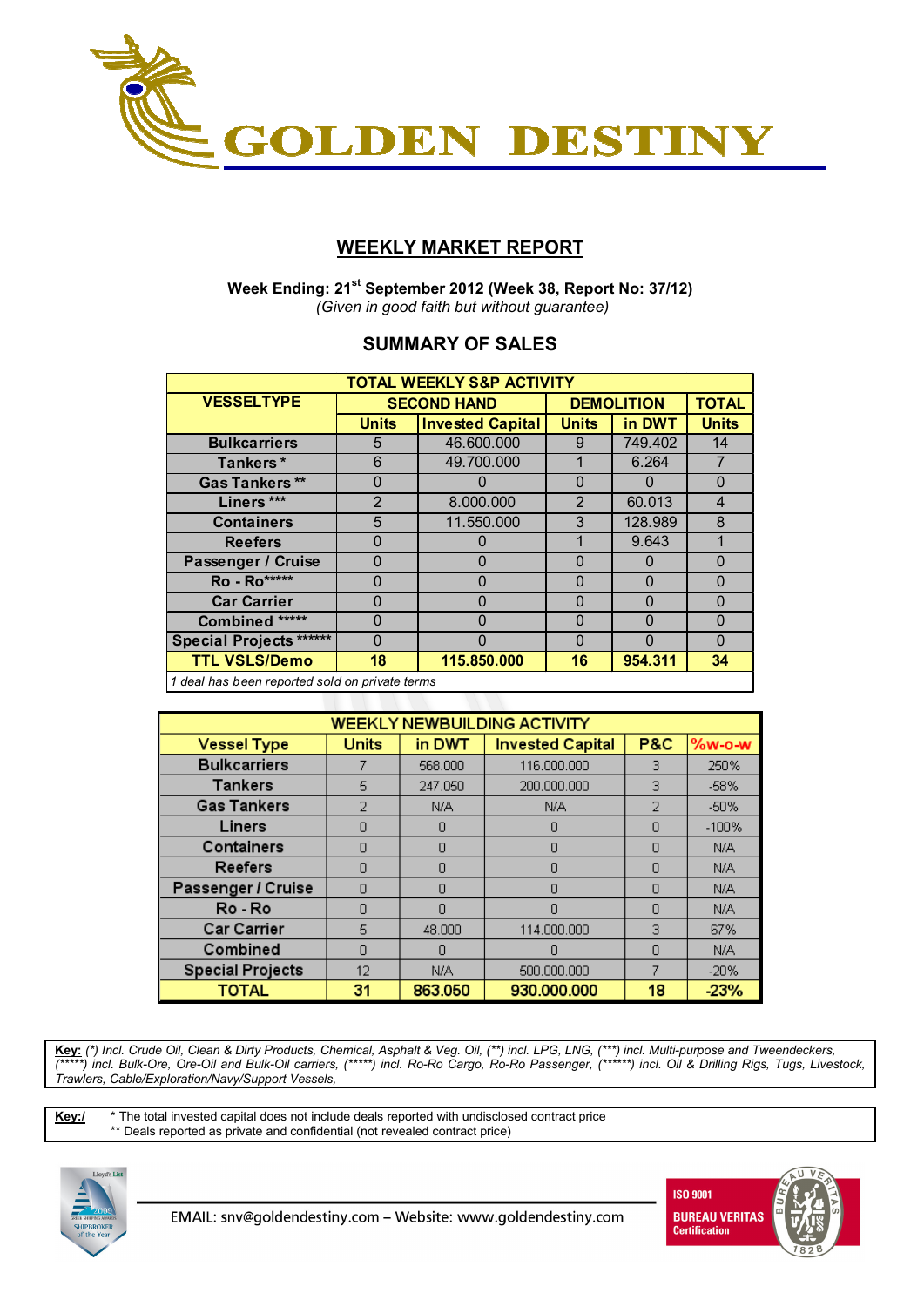|                         | <b>SECONDHAND TONNAGE SOLD FOR FURTHER TRADING</b>                                                                                                                  | <b>GDSA</b><br><b>S&amp;P INDEX</b> |
|-------------------------|---------------------------------------------------------------------------------------------------------------------------------------------------------------------|-------------------------------------|
|                         | <b>BULKCARRIERS</b>                                                                                                                                                 | US\$/Dwt                            |
| <b>RUBIN HOPE</b>       | 170,409 DWT BLT 99 JPN 9 HO HA SULZER 21,812 BHP<br>SOLD FOR ABT US \$15,3 MIL TO KOREAN BYRS                                                                       | 89.78                               |
| <b>BRAVE WIND</b>       | 71,333 DWT BLT 97 JPN 7 HO HA B&W 12,281 BHP<br>SOLD FOR ABT US \$9,2 MIL TO UNDISCLOSED BYRS                                                                       | 128.97                              |
| <b>CLIPPER GRACE</b>    | 30,548 DWT BLT 07 CHR 5 HO HA CR 4 x 30 T MAN-B&W 8,400 BHP<br>SOLD IN THE LOW/MID US \$ 11MIL TO UNDISCLOSED BYRS<br>SS/DD DUE                                     | N/A                                 |
| <b>NEW ALLIANCE</b>     | 27,904 DWT BLT 96 JPN 5 HO HA CR 4 x 30 T MITSUBISHI 8,000 BHP<br>SOLD FOR ABT US \$6,5 MIL TO UNDISCLOSED BYRS                                                     | 232.94                              |
| <b>KOPER</b>            | 22,150 DWT BLT 93 JPN 4 HO HA CR 4 x 30 T MITSUBISHI 7,200 BHP<br>SOLD FOR ABT US \$4,3 MIL TO MIDDLE EASTERN BYRS                                                  | 194.13                              |
|                         | <b>TANKERS</b>                                                                                                                                                      | US\$/Dwt                            |
| <b>TAIYOH III</b>       | 95,666 DWT BLT 97 JPN DH 10 TNKS COILED OIL CAP. 108,107 CBM SULZER 15,445 BHP<br>SOLD FOR ABT US \$8,5 MIL TO MIDDLE EASTERN BYRS<br>WITH SS & DD DUE SINCE 6/2012 | 88.85                               |
| <b>RAINBOW QUEST</b>    | 46,500 DWT BLT 99 JPN DH 12 TNKS CTD / CLD OIL CAP. 52,419 CBM B&W 11,640 BHP<br>SOLD FOR ABT US \$12 MIL TO INDIAN BYRS                                            | 258.06                              |
| <b>SUNRISE HAMANASU</b> | 12,500 DWT BLT 08 KRS DH 14 TNKS CTD/CLD OIL CAP. 13,504 CBM MAN-B&W 6,060 BHP<br>SOLD FOR ABT US \$12,2 MIL TO VIETNAMEZE BYRS                                     | 976.00                              |
| <b>BUDI JASA</b>        | 12,000 DWT BLT 06 CHR DH 12 TNKS COATED OIL CAP. 14,470 CBM MAN-B&W 6,037 BHP<br>SOLD FOR ABT US \$7,8 MIL TO US BYRS                                               | 650.00                              |
| <b>SAMHO SPINEL</b>     | 5,646 DWT BLT 08 KRS DH 10 TNKS CTD/CLD OIL CAP. 6,200 CBM HANSHIN 4,000 BHP<br>SOLD FOR ABT US \$7,8 MIL TO KOREAN BYRS AT AUCTION                                 | 1381.51                             |
| <b>SENTOSA ISLAND</b>   | 4,990 DWT BLT 85 ITL DB 12 TNKS CTD/CLD OIL CAP. 8,000 CBM WARTSILA 4,171 BHP<br>SOLD FOR ABT US \$1,4 MIL TO UNDISCLOSED BYRS                                      | 280.56                              |
|                         | <b>LINERS</b>                                                                                                                                                       | US\$/Dwt                            |
| <b>TAMOYO MAIDEN</b>    | 17,297 DWT BLT 86 JPN 5 HO HA CR 5 x 25 T 558 TEU PIELSTICK 6,000 BHP<br>SOLD FOR ABT US \$1,5 MIL TO CHINESE BYRS - AS IS JIANGYIN                                 | 86.72                               |
| <b>EGBERT WAGENBORG</b> | 9,150 DWT BLT 98 NTH 2 HO HA 604 TEU WARTSILA 7,179 BHP<br>SOLD FOR ABT US \$6,5 MIL TO UNDISCLOSED BYRS                                                            | 710.38                              |
|                         | <b>CONTAINERS</b>                                                                                                                                                   | US\$/Dwt                            |
| <b>MARCAMPANIA</b>      | 23,050 DWT BLT 94 DEU 3 HO 8 HA CR 3 x 40 T 1,684 TEU B&W 17,845 BHP<br>SOLD FOR ABT US \$3,65 MIL TO DUBAI BASED BYRS                                              | 158.35                              |
| <b>CAPE SORRELL</b>     | 13,741 DWT BLT 97 POL 4 HO 7 HA 1,055 TEU MAN 13,229 BHP<br>SOLD FOR ABT US \$2,4 MIL TO FAR EASTERN BYRS                                                           | 174.66                              |
| <b>HANSA STRALSUND</b>  | 12,578 DWT BLT 93 POL 4 HO 7 HA CR 2 x 40 T 1,016 TEU B&W 9,400 BHP<br>SOLD FOR ABT US \$2,8 MIL TO INDONESIAN BYRS                                                 | 222.61                              |
| <b>HANSA WISMAR</b>     | 12,575 DWT BLT 93 POL 4 HO 7 HA CR 2 x 40 T 1,016 TEU B&W 9,422 BHP<br>SOLD FOR ABT US \$2,7 MIL TO INDONESIAN BYRS                                                 | 214.71                              |

**PIRAEUS OFFICE: 57** AKTI MIAOULI 18536, GREECE TEL: +30 210 4295000 **ISTANBUL OFFICE**: BARBAROS MH.ATATURK CD. IHLAMUR SOK. AGAOGLU MY PRESTIGE PLAZA, F: 5 / R: 40 – TEL: +90 216 688 39 33 *EMAIL: snv@goldendestiny.com WEBSITE*: *www.goldendestiny.com*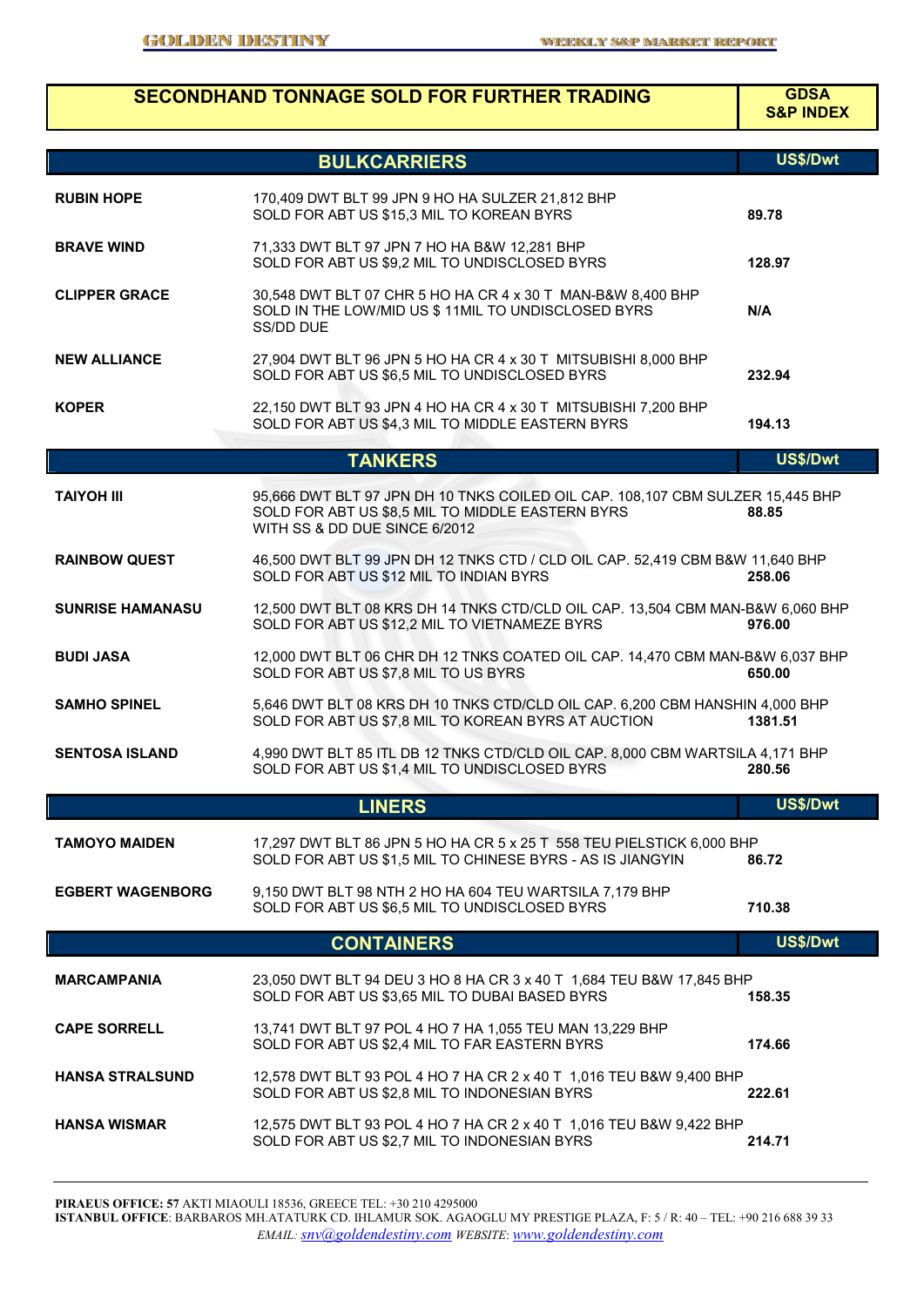**MARE** 10,700 DWT BLT 09 DEU 3 HO 974 TEU MAK 11,423 BHP SOLD FOR AN UNDISCLOSED PRICE TO USA BYRS **N/A** 

## **NEWBUILDING MARKET - ORDERS**

### **BULKCARRIERS**

**94,000 DWT** 1 unit ordered by **Undisclosed German** (GER) at **Jiangsu Eastern HI** (PRC). Price undisclosed. Dely 2014 (Option one more)

**82,000 DWT** 2 units ordered by **Oak Maritime** (CAN) at **Shanghai Waigaoqiao** (PRC). Price usd \$ 28 mil each. Dely 3/2014, 06/2014 (Option two more)

**79,000 DWT** 2 units ordered by **Fundador Compania Naviera** (GR) at **Sasebo** (JPN). Price usd \$ 30 mil each. Dely 2013 (Eco friendly design)

**76,000 DWT** 2 units ordered by **Undisclosed German** (GER) at **Taizhou Kouan** (PRC). Price undisclosed. Dely 6/2013, 7/2013

### **TANKERS**

**120,000 DWT SHUTTLE TANKER** 2 units ordered by **American Eagle Tankers** (USA) at **undisclosed Korean yard** (SKR). Price \$200mil total. Dely 2014 (The newbuilding price reflects the high vessel specifications. Twin propulsion. Joint venture with ship manager OSM. Long term charter to Statoil, Norway to work in Norwegian sectors of North Sea/Barents Sea. DP2. Option to employ LNG propulsion)

**2,350 DWT PRODUCT TANKER** 3 units ordered by **undisclosed Japanese contractor** (JPN) at **Murakami Hide** (JPN). Price undisclosed. Dely 6/2013, 8/2013, 9/2013

### **GAS TANKERS**

*LPG* 2 units ordered by **Lenkering** (GER) at **TeamCo Shipyard** (NTH). Price undisclosed. Dely 09/2013, 12/2013 (2 X 635KW engines. Sic gas tanks each 380 cu.m)

### **CAR CARRIER**

**PURE CAR TRUCK CARRIERS 6,500 CEU CAR CAPACITY** 2 units ordered by **Aker ASA owned Ocean Yield** (NOR) at **Daewoo Mangalia Shipbuilding** (ROM). Price usd \$57mil each. Dely 2014 (The vessels will be bareboat chartered to Hoegh Autoliners for 12years)

**16,000 DWT PURE CAR TRUCK CARRIERS 7,300 CEU CAR CAPACITY** 3 units ordered by **NYK Line** (JPN) at **Shin Kurushima** (JPN). Price undisclosed. Dely 2014 (Option for three more)

#### **SPECIAL PROJECTS**

*JACK UP DRILLING RIG-* 1 unit ordered by **BAM International** (NTH) at **COSCO Guangdong** (PRC) Price undisclosed. Dely 2013 (Gusto MSC Sea 1250 design. 300t deck crane)

*FLOATING ACCOMMODATION PLATFORM-* 2 units ordered by **PEMEX** (Mexico) at **Barreros yard in Vigo and Ferrol yard of government owned shipbuilder Navantia** (SPN) Price total \$380mil. Dely within 2015

*ICE BREAKING PLATFORM SUPPLY-* 3 units ordered by **Palmali Shipping** (TRK) at **Besiktas** (TRK) Price total \$120mil. Dely 2014

*HARBOUR TUG-* 2 units ordered by **undisclosed contractor** at **De Kaap** (NTH) Price undisclosed. Dely 2013 (Owner is South American based. Option three more. Order valued at \$12mil, but it is unclear if this price includes also the cost of options)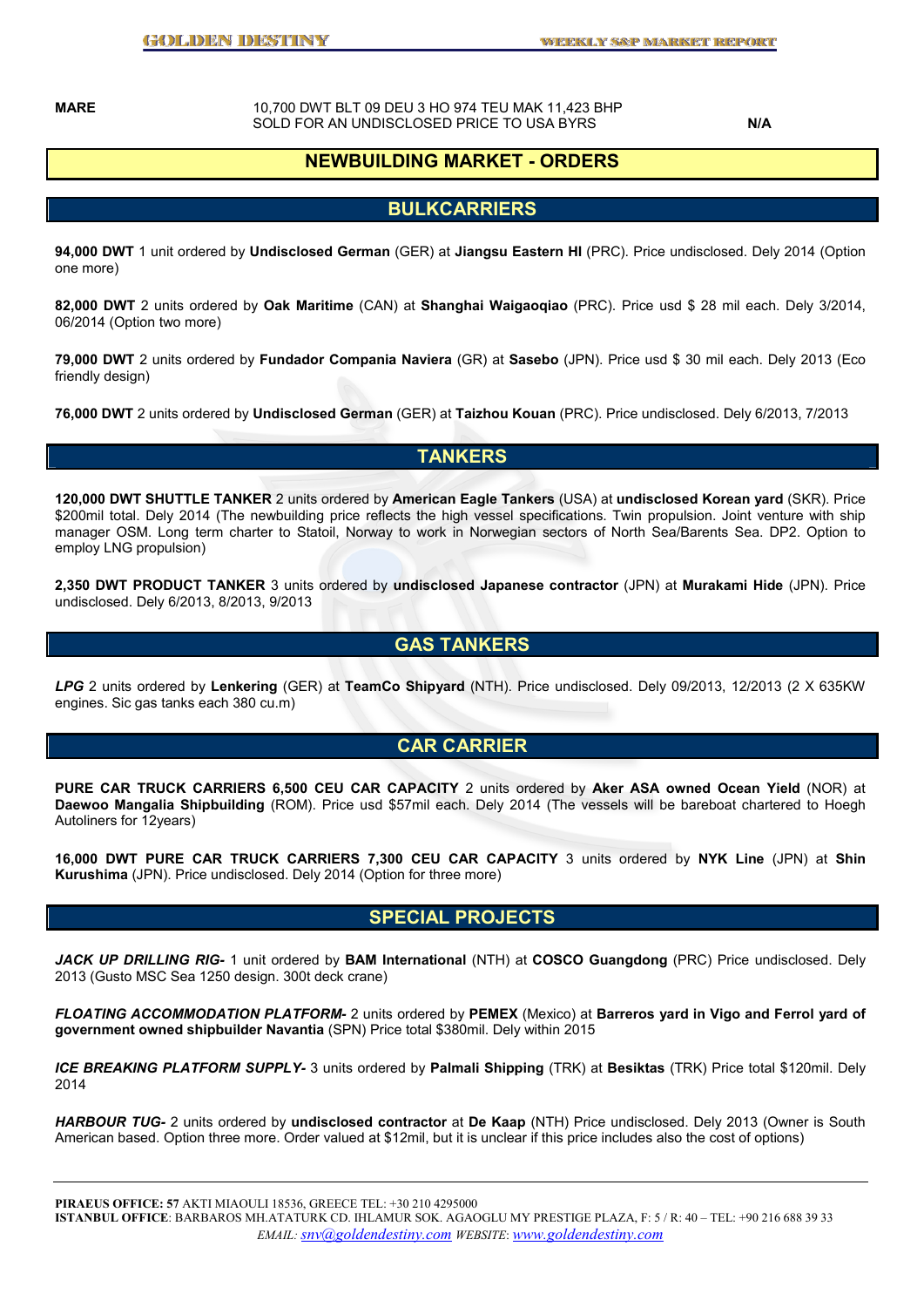*HARBOUR TUG-* 4 units ordered by **undisclosed contractor** at **Damen Galatz** (ROM) Price undisclosed. Dely 8/2013, 09/2013, 11/2013, 12/2013 (56t bollard pull. ASD 2810 design)

# **DEMOLITION MARKET**

| <b>WEEKLY DEMOLITION ACTIVITY PER VESSEL TYPE</b> |                                 |          |                       |           |                                           |  |  |  |
|---------------------------------------------------|---------------------------------|----------|-----------------------|-----------|-------------------------------------------|--|--|--|
| <b>VESSEL TYPE</b>                                | <b>WEEK 38-2012</b>             |          | <b>WEEK 37-2012</b>   |           | <b>DEMOLITION ACTIVITY</b>                |  |  |  |
|                                                   | <b>No. of Vessels</b><br>in DWT |          | <b>No. of Vessels</b> | in DWT    | <b>Weekly change</b><br>in No. of vessels |  |  |  |
| <b>Bulkcarriers</b>                               |                                 | 749.402  | 21                    | 1.628.847 | $-57%$                                    |  |  |  |
| Tankers*                                          |                                 | 6.264    |                       | 81.503    | 0%                                        |  |  |  |
| <b>Liners</b>                                     | ົ                               | 60.013   | 5                     | 62.752    | $-60%$                                    |  |  |  |
| <b>Containers</b>                                 |                                 | 128.989  | っ                     | 61.903    | 50%                                       |  |  |  |
| <b>Reefers</b>                                    |                                 | 9.643    | O                     | 0         | n/a                                       |  |  |  |
| Passenger / Cruise                                |                                 | 0        | O                     | $\Omega$  | n/a                                       |  |  |  |
| <b>Ro</b> - Ro*****                               |                                 | O        |                       | 3.315     | $-100%$                                   |  |  |  |
| <b>Car Carrier</b>                                |                                 | $\Omega$ | O                     | $\Omega$  | n/a                                       |  |  |  |
| Combined ***                                      |                                 | ŋ        | O                     | $\Omega$  | n/a                                       |  |  |  |
| <b>Special Projects ****</b>                      |                                 | Ω        | O                     | $\Omega$  | n/a                                       |  |  |  |
| <b>TOTAL</b>                                      | 16                              | 954.311  | 30                    | 1.838.320 | $-47%$                                    |  |  |  |

| <b>WEEKLY DEMOLITION ACTIVITY PER DEMO COUNTRY</b> |                                 |          |                       |           |                                           |  |  |  |
|----------------------------------------------------|---------------------------------|----------|-----------------------|-----------|-------------------------------------------|--|--|--|
| <b>DEMO COUNTRY</b>                                | <b>WEEK 38-2012</b>             |          | <b>WEEK 37-2012</b>   |           | <b>DEMOLITION ACTIVITY</b>                |  |  |  |
|                                                    | <b>No. of Vessels</b><br>in DWT |          | <b>No. of Vessels</b> | in DWT    | <b>Weekly change</b><br>in No. of vessels |  |  |  |
| <b>Bangladesh</b>                                  |                                 |          | 11                    | 769.794   | $-1100%$                                  |  |  |  |
| India                                              |                                 | 232.253  | 12                    | 645.659   | $-500%$                                   |  |  |  |
| Pakistan                                           | 3                               | 511.454  | $\mathfrak{p}$        | 112.403   | 100%                                      |  |  |  |
| China                                              |                                 | 6.264    | 3                     | 151.618   | $-200%$                                   |  |  |  |
| <b>Turkey</b>                                      |                                 | $\Omega$ | $\Omega$              | $\Omega$  | 0%                                        |  |  |  |
| <b>Various</b>                                     | O                               | ი        | $\Omega$              | $\Omega$  | 0%                                        |  |  |  |
| <b>Unknown</b>                                     | 5                               | 204.340  | C                     | 158.846   | 300%                                      |  |  |  |
| <b>TOTAL</b>                                       | 16                              | 954.311  | 30                    | 1.838.320 | $-47%$                                    |  |  |  |

| Note: The reported demolition sales might not reflect the current demolition market | <b>DEMOLITION</b>                                                                     | $$/LDT$ &<br><b>DEMO COUNTRY</b> |
|-------------------------------------------------------------------------------------|---------------------------------------------------------------------------------------|----------------------------------|
|                                                                                     |                                                                                       |                                  |
| <b>BC "OCEAN UNIVERSE"</b>                                                          | 245,609 DWT BLT 88 KRS LDT 30,064<br>AS-IS KOREAWITH MIN BUNKERS                      | 380 PAKISTAN                     |
| <b>BC "MAHAVIR PRASAD"</b>                                                          | 136,608 DWT BLT 83 DEN                                                                | 398 PAKISTAN                     |
| <b>BC "GOVIND PRASAD"</b>                                                           | 129,237 DWT BLT 81 JPN LDT 17,195<br>INCL 500T OF CONSTANTS ON BOARD                  | <b>402 PAKISTAN</b>              |
| <b>BC "VSP TITAN"</b>                                                               | 66,995 DWT BLT 85 JPN LDT 10,958<br><b>AS-IS FUJAIRAH</b>                             | 383 INDIA                        |
| <b>BC "SD PROGRESS"</b>                                                             | 65,708 DWT BLT 89 CHR                                                                 | 425 N/A                          |
| <b>CONTAINER "APL TOPAZ"</b>                                                        | 51,534 DWT BLT 89 JPN ON PRIVATE TERMS                                                |                                  |
| GENERAL CARGO "CARRARA CASTLE" 44,169 DWT BLT 84 JPN LDT 12,041                     |                                                                                       | 407 INDIA                        |
| <b>CONTAINER "SANTA CRUZ"</b>                                                       | 38,953 DWT BLT 91 JPN ON PRIVATE TERMS                                                |                                  |
| <b>CONTAINER "CHAMPION"</b>                                                         | 38,502 DWT BLT 97 DEU LDT 11,800<br><b>AS-IS SINGAPORE</b>                            | 407 N/A                          |
| <b>BC "WHITE ARROW"</b>                                                             | 36,663 DWT BLT 85 KRS LDT 10,265<br>WITH FULL SPARES FOR DELY WC INDIA-PAKISTAN RANGE | 420 INDIA                        |
| <b>BC "DOBRUSH"</b>                                                                 | 28,160 DWT BLT 82 CHR                                                                 | N/A INDIA                        |
| <b>BC "HUNTER K"</b>                                                                | 23,892 DWT BLT 81 JPN LDT 5,721                                                       | 405 INDIA                        |
| <b>BC "AVEIRO"</b>                                                                  | 16,530 DWT BLT 78 JPN LDT 4,507                                                       | 427 INDIA                        |

**PIRAEUS OFFICE: 57** AKTI MIAOULI 18536, GREECE TEL: +30 210 4295000

**ISTANBUL OFFICE**: BARBAROS MH.ATATURK CD. IHLAMUR SOK. AGAOGLU MY PRESTIGE PLAZA, F: 5 / R: 40 – TEL: +90 216 688 39 33 *EMAIL: snv@goldendestiny.com WEBSITE*: *www.goldendestiny.com*